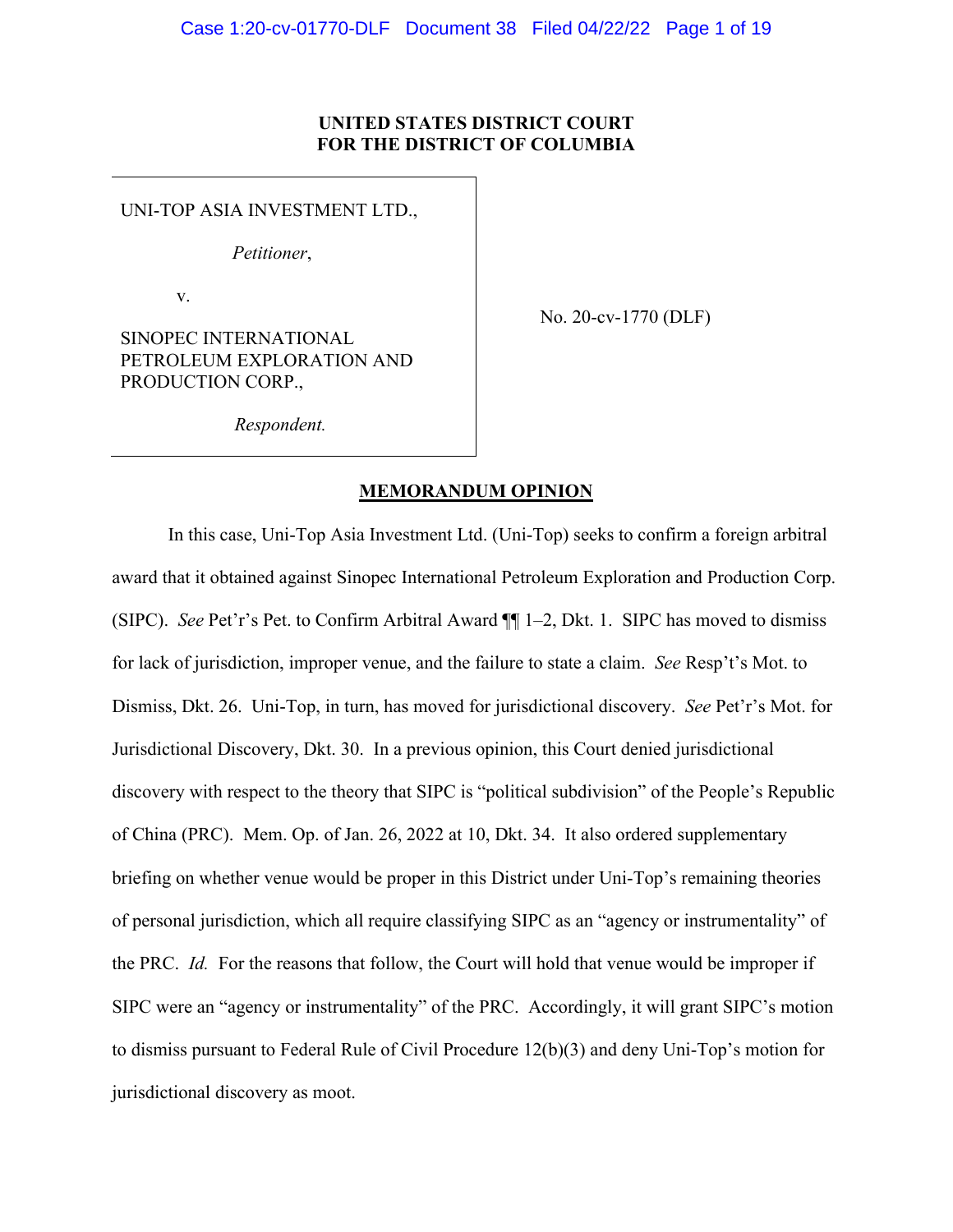## **I. BACKGROUND**

Uni-Top is an oil and gas company that is organized under the laws of the British Virgin Islands. *See* Pet. to Confirm ¶ 3; Pet'r's Mem. in Supp. of Pet. to Confirm at 6, Dkt. 1-1. SIPC is an oil and gas company that is organized under the laws of the People's Republic of China (PRC). *See* Pet. to Confirm ¶ 4; Resp't's Mem. in Supp. of Mot. to Dismiss at 2–4, Dkt. 26-1 (citations omitted). As relevant here, the parties dispute whether Uni-Top is entitled to a commission under the terms of their Agency Agreement. *See* Mem. Op. at 1–2. That Agreement requires the parties to resolve their disputes through arbitration pursuant to Chinese law and before the China International Economic and Trade Arbitration Commission (CIETAC). *See id.* at 2. Although one CIETAC tribunal found that Uni-Top was entitled to the commission, the Beijing Fourth Intermediate People's Court (Beijing Court) annulled the tribunal's decision. *See id.*

Uni-Top filed this action to confirm the CIETAC tribunal's decision. *See* Pet. to Confirm ¶¶ 11–12. In doing so, Uni-Top relies on the Convention on the Recognition and Enforcement of Foreign Arbitral Awards (New York Convention), a "multilateral treaty that addresses international arbitration," *GE Energy Power Conversion France SAS, Corp. v. Outokumpu Stainless USA, LLC*, 140 S. Ct. 1637, 1644 (2020). *See* Pet. to Confirm ¶¶ 1, 12. It also relies on that treaty's implementing legislation, which "grants federal courts jurisdiction over actions governed by the Convention" and "establishes venue for such actions," *Outokumpu*, 140 S. Ct. at 1644 (citation omitted). *See* Pet. to Confirm ¶¶ 5, 6. That legislation grants federal district courts original jurisdiction over all actions "falling under the Convention." 9 U.S.C. § 203. It also provides that those actions "may be brought" either in any district "designated in [an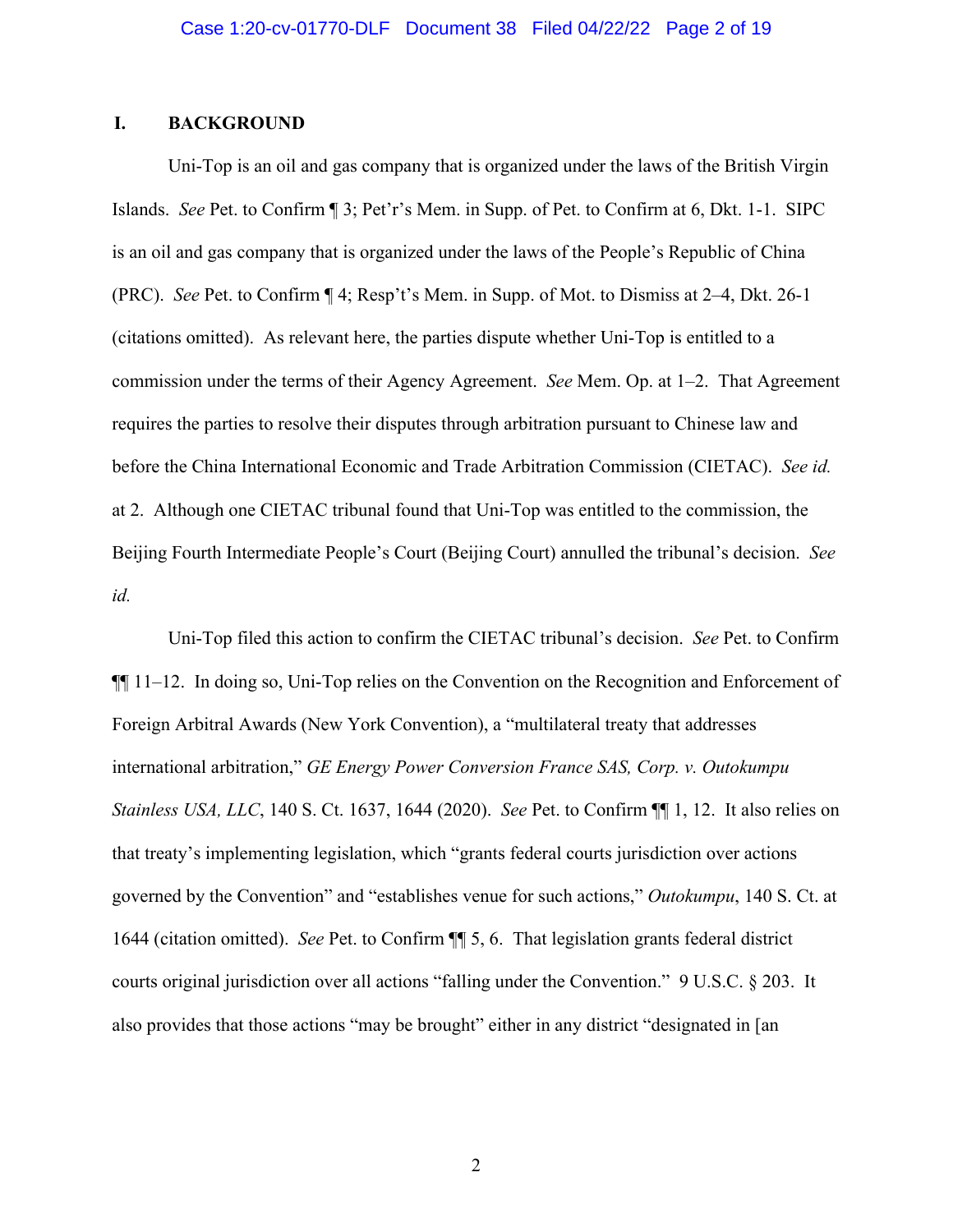#### Case 1:20-cv-01770-DLF Document 38 Filed 04/22/22 Page 3 of 19

arbitration] agreement" or in any court where an action "between the parties could be brought" "save for the arbitration agreement." *Id.* § 204.

Uni-Top argues that this Court has personal jurisdiction over SIPC pursuant to 28 U.S.C. § 1330(a)–(b), which confers personal jurisdiction in certain actions<sup>1</sup> against "foreign state[s]," as that term is "defined in [28 U.S.C. §] 1603(a)." Pet. to Confirm ¶ 6. Section 1603(a), in turn, defines "foreign state[s]" to include both "political subdivision[s]" of those states and "agenc[ies] or instrumentalit[ies]" of the same. 28 U.S.C. § 1603(a). To invoke those provisions in this case, Uni-Top relies on SIPC's structure. SIPC represents that it is jointly owned by three entities: China Chengtong Kechuang Investment Co., Ltd (CCKI), China Reform Yuanbo Investment Co., Ltd (CRYI), and Sinopec Group. *See* Resp't's Mem. at 2–3 (citations omitted). It further represents that none of those entities is a majority shareholder, but that each of them is owned by the State Council of the PRC.<sup>2</sup> See id. Uni-Top argues that this structure, combined with additional information about the companies' relationship, suffices to classify SIPC as either a political subdivision or an agency or instrumentality of the PRC.

Uni-Top also relies on SIPC's structure to establish venue. In the petition to confirm its arbitration award, Uni-Top invoked 9 U.S.C. § 204, which provides that actions under the New York Convention may be brought in any court where the parties could have proceeded "save for [their] arbitration agreement." *Id.* § 204. It further invoked 28 U.S.C. § 1391(f)(4), which

<sup>&</sup>lt;sup>1</sup> Section 1330 applies to "nonjury civil action[s] against a foreign state . . . [in] which the foreign state is not entitled to immunity either under [the Foreign Sovereign Immunities Act (FSIA)] or under any applicable international agreement." 28 U.S.C. § 1330(a). This action falls into that category, as the FSIA does not confer immunity against suits to confirm foreign arbitral awards. *See id.* § 1605(a)(6)(B).

<sup>&</sup>lt;sup>2</sup> As SIPC explains, CCKI is a "wholly owned subsidiary of China Chengtong Holdings Group Co. Ltd." Resp't's Mot. to Dismiss at 3. CRYI is a "wholly owned subsidiary of China Reform Holdings Co. Ltd." *Id.* And "Chengtong Holdings Group Co. Ltd., China Reform Holdings Co. Ltd., and Sinopec Group are wholly owned by the State Council." *Id.*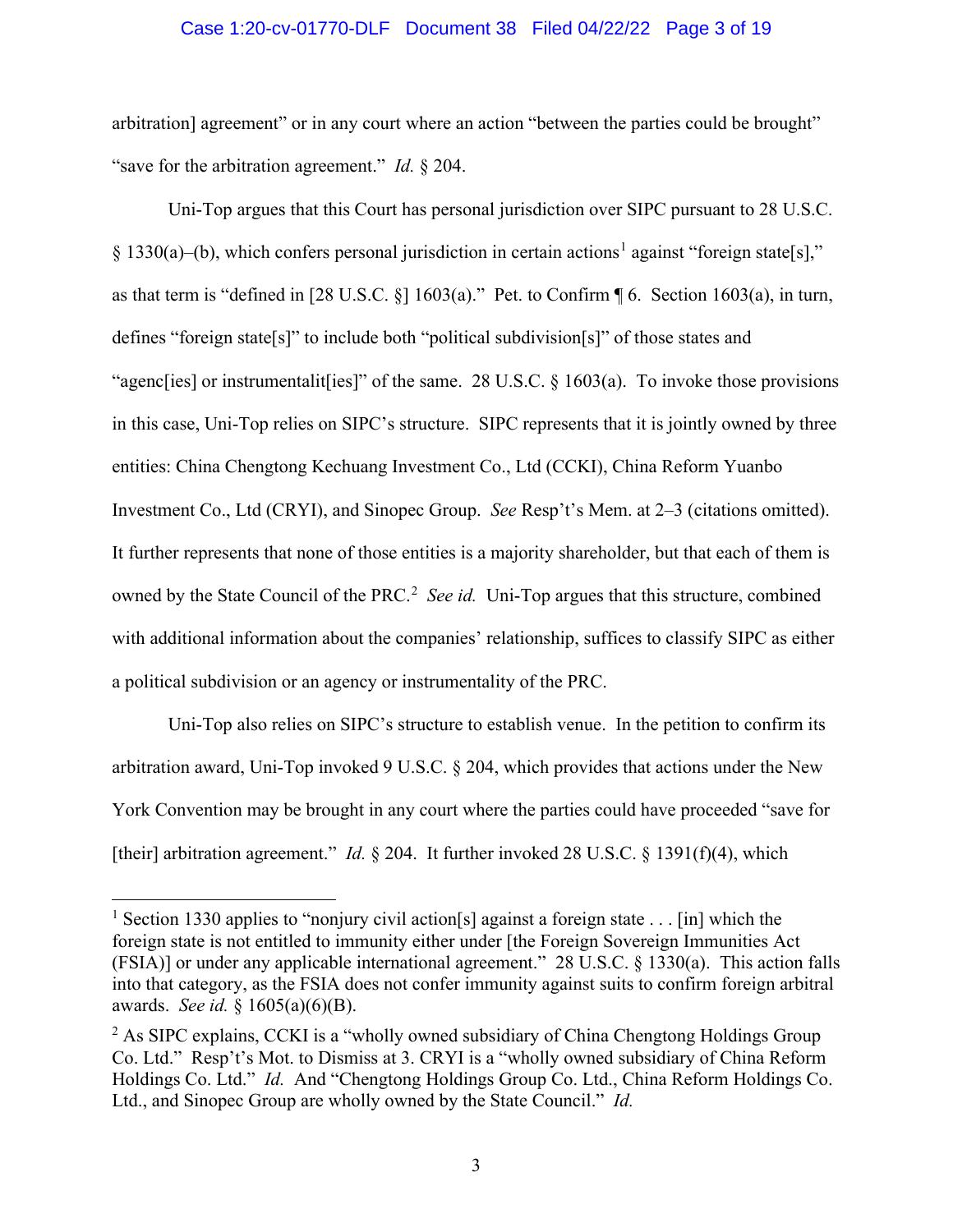#### Case 1:20-cv-01770-DLF Document 38 Filed 04/22/22 Page 4 of 19

allows civil actions to be brought in this District if they are "brought against a foreign state or political subdivision thereof," as those terms are used in "section 1603(a)." *See* Pet. to Confirm ¶ 8. Uni-Top argued that the combination of those provisions allows its action to proceed here.

SIPC timely moved to dismiss the case on three grounds: first, that this Court lacks personal jurisdiction because SIPC is not a "foreign state;" second, that venue is improper under 9 U.S.C. § 1391(f)(4); and third, that Uni-Top has failed to state a claim for which relief can be granted. *See generally* Resp't's Mot. to Dismiss. Determining whether SIPC is a foreign state turns on disputed questions of fact. Accordingly, Uni-Top moved to stay all proceedings on SIPC's motion to dismiss pending the resolution of its motion for jurisdictional discovery. *See* Pet'r's Mot. to Stay Proceedings, Dkt. 28. The Court granted Uni-Top's motion for a stay, *see* Minute Order of April 13, 2021, which SIPC did not oppose, *see* Pet'r's Mot. to Stay Proceedings at 2. Because of that stay, Uni-Top postponed filing a response to SIPC's motion to dismiss.

In its motion for jurisdictional discovery, Uni-Top offers four theories for how SIPC could qualify as either a "political subdivision" or an "agency or instrumentality" of the PRC. 28 U.S.C. § 1330, 1603(a). First, it argues that the SIPC is a "political subdivision" because it is an "alter ego" of one of its shareholders and because its shareholders are "political subdivision[s]" of the PRC. Pet'r's Mem. in Supp. of Mot. for Jurisdictional Discovery at 21, Dkt. 30-1. Second, it argues that SIPC is an "agency or instrumentality" because "it is majority-owned by [the PRC] or its political subdivision[s]." *Id.* at 9 (citing 28 U.S.C § 1603(b)(2)). Third, it argues that SIPC is an "agency or instrumentality" because it is an "organ" of either the PRC or its political subdivisions. *Id.* at 14 (quoting 28 U.S.C. § 1603(b)(2)). Finally, it argues that the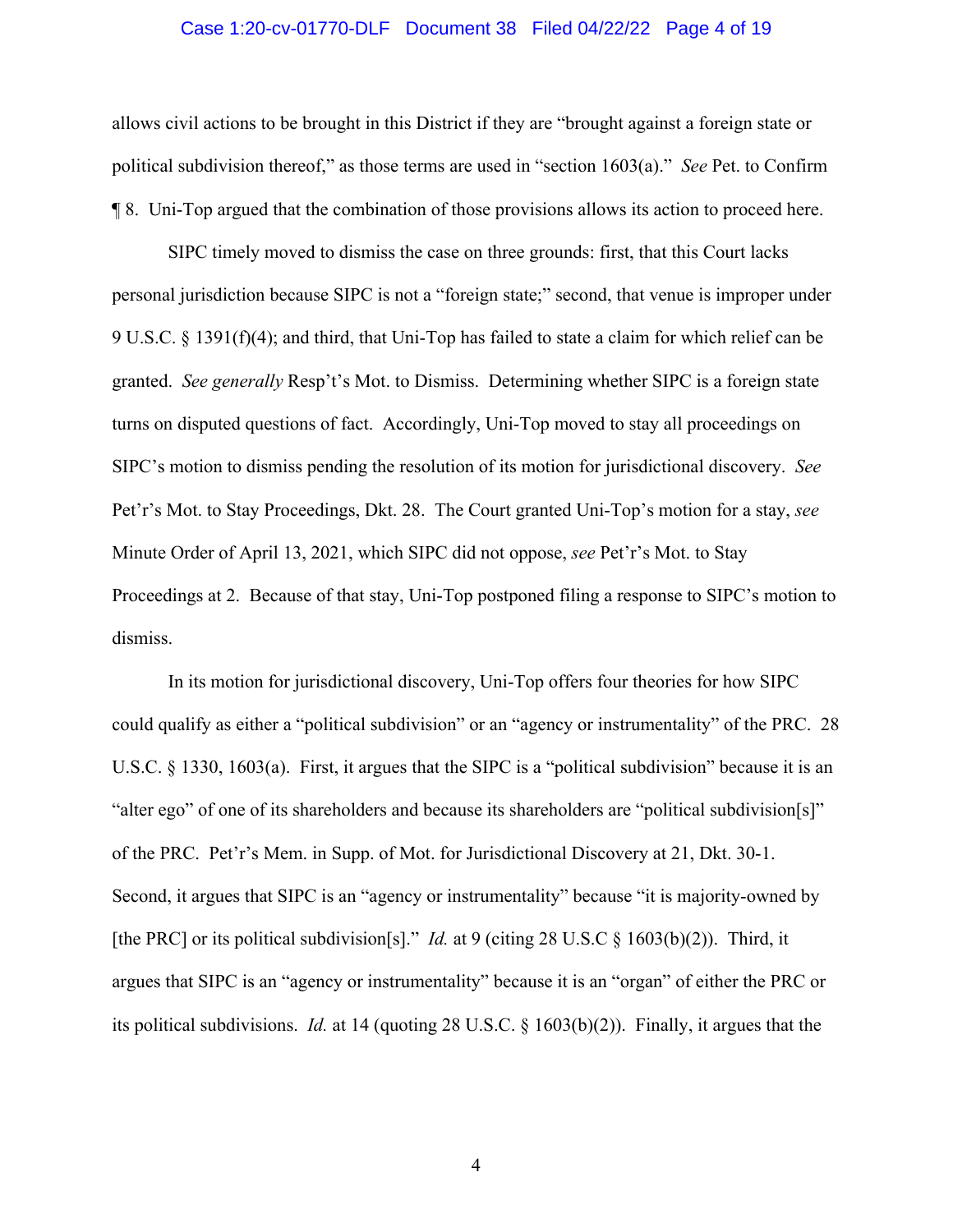#### Case 1:20-cv-01770-DLF Document 38 Filed 04/22/22 Page 5 of 19

SIPC is an "agency or instrumentality" because it is an "alter ego" of one of its shareholders and because that shareholder is also an agency or instrumentality of the PRC. *Id.* at 21.

In a previous opinion, this Court denied jurisdictional discovery with respect to the theory that SIPC is an alter ego of a "political subdivision" of the PRC *See* Mem. Op. at 6–8. The Court reasoned that Uni-Top had not "establish[ed] a good faith belief that SIPC is an alter ego of one of its shareholders." *Id.* at 6 (citing *Caribbean Broad. Sys., Ltd. v. Cable & Wireless P.L.C.*, 148 F.3d 1080, 1090 (D.C. Cir. 1998)). It further reasoned that Uni-Top had failed to "establish a good faith belief that one or more of SIPC's shareholders is a 'political subdivision' of the PRC. *Id.* at 7 (quoting 28 U.S.C. § 1603(a)). Finally, it found that Uni-Top made no ""detailed showing of what discovery it wishe<sup>[d]</sup> to conduct' in support of its theory." *Id.* at 8 (quoting *NBC-USA Hous., Inc., Twenty-Six v. Donovan*, 774 F. Supp. 2d 277, 295 (D.D.C. 2011)). As a result of that holding, Uni-Top may establish personal jurisdiction over SIPC only if it shows that the company is an "agency or instrumentality" of the PRC, 28 U.S.C. § 1603(a).

In that same opinion, this Court ordered supplemental briefing on whether venue would be proper if Uni-Top were an "agency or instrumentality." *See* Mem. Op. at 8–10. As discussed above, Uni-Top's initial theory of venue relied on 28 U.S.C. § 1391(f)(4), which allows civil actions to proceed in this District if they are "brought against a foreign state or political subdivision thereof." *See supra.* The Court interpreted that language to exclude actions brought against an "agency or instrumentality" of a foreign state. *See* Mem. Op. at 8–9; *see also OGI Grp. Corp. v. Oil Projects Co. of Ministry of Oil*, No. 19-cv-2619 (APM), 2020 WL 6342886, at \*8–10 (D.D.C. Oct. 29, 2020) (reaching the same conclusion). The Court also noted that Uni-Top had "not identified another provision that allows litigation in this District." Mem. Op. at 9. Accordingly, the Court directed Uni-Top to file a supplemental brief on whether this action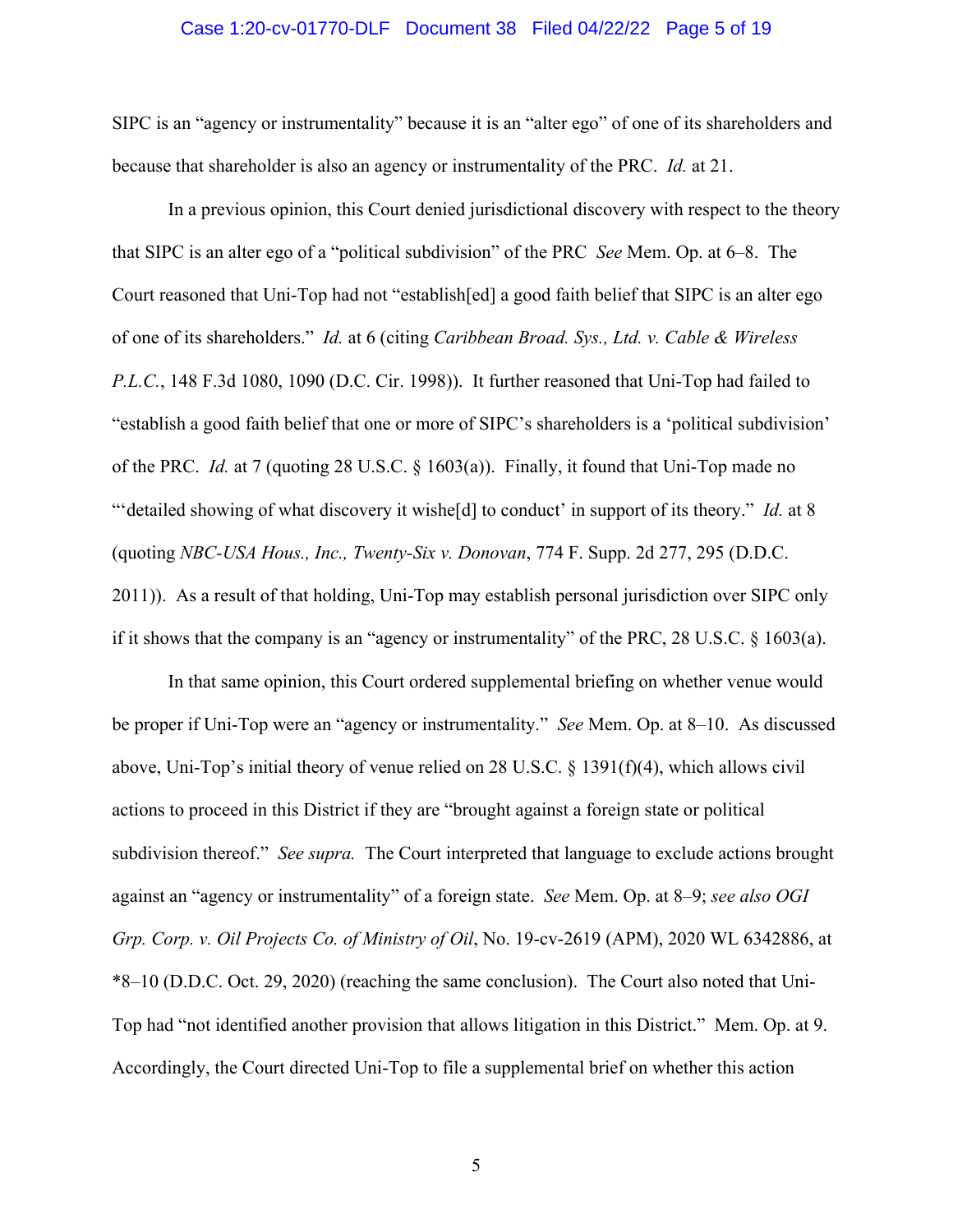#### Case 1:20-cv-01770-DLF Document 38 Filed 04/22/22 Page 6 of 19

should be dismissed for improper venue. *See id.* at 10. The Court also allowed SIPC to file a response. *See id.*

In its supplemental brief, Uni-Top offers three additional theories of venue. *See* Pet'r's Suppl. Br. at 8–12, Dkt. 35. First, it invokes 28 U.S.C. § 1391(f)(3), which provides for venue "in any judicial district in which the agency or instrumentality is . . . doing business." *See* Pet'r's Suppl. Br. at 8–10. Second, it invokes 28 U.S.C. § 1391(c)(3), which provides that a "defendant not resident in the United States may be sued in any judicial district." *See* Pet'r's Suppl. Br. at 11. Finally, it invokes 28 U.S.C. § 1391(b)(3), which provides for venue in any district "in which any defendant is subject to the court's personal jurisdiction" if there is no district in which an action may otherwise be brought as provided in this section." *See* Pet'r's Suppl. Br. at 11–12. Uni-Top further requests leave, "if necessary," to conduct "venue-related discovery specifically tailored to whether SIPC conducts business within this District." *Id.* at 15.

On account of the parties' supplemental briefing, SIPC's motion to dismiss for improper venue is now ripe for review. *See* Resp't's Mem. at 20–25; Pet'r's Suppl. Br. at 8–15; Resp't's Suppl. Br. at 5–14, Dkt. 36.

#### **II. LEGAL STANDARD**

Federal Rule of Civil Procedure  $12(b)(3)$  "instructs the court to dismiss or transfer a case if venue is improper" in a plaintiff or petitioner's chosen forum. *Sanchez ex rel. Rivera-Sanchez v. United States*, 600 F. Supp. 2d 19, 21 (D.D.C. 2009). The Court accepts the petitioner' wellpleaded allegations regarding venue as true and draws reasonable inferences from those allegations in its favor. *See Abraham v. Burwell*, 110 F. Supp. 3d 25, 28 (D.D.C. 2015). "The court need not, however, accept the [petitioner]'s legal conclusions as true, and may consider material outside of the pleadings." *Id.* (citations omitted). Because venue is an affirmative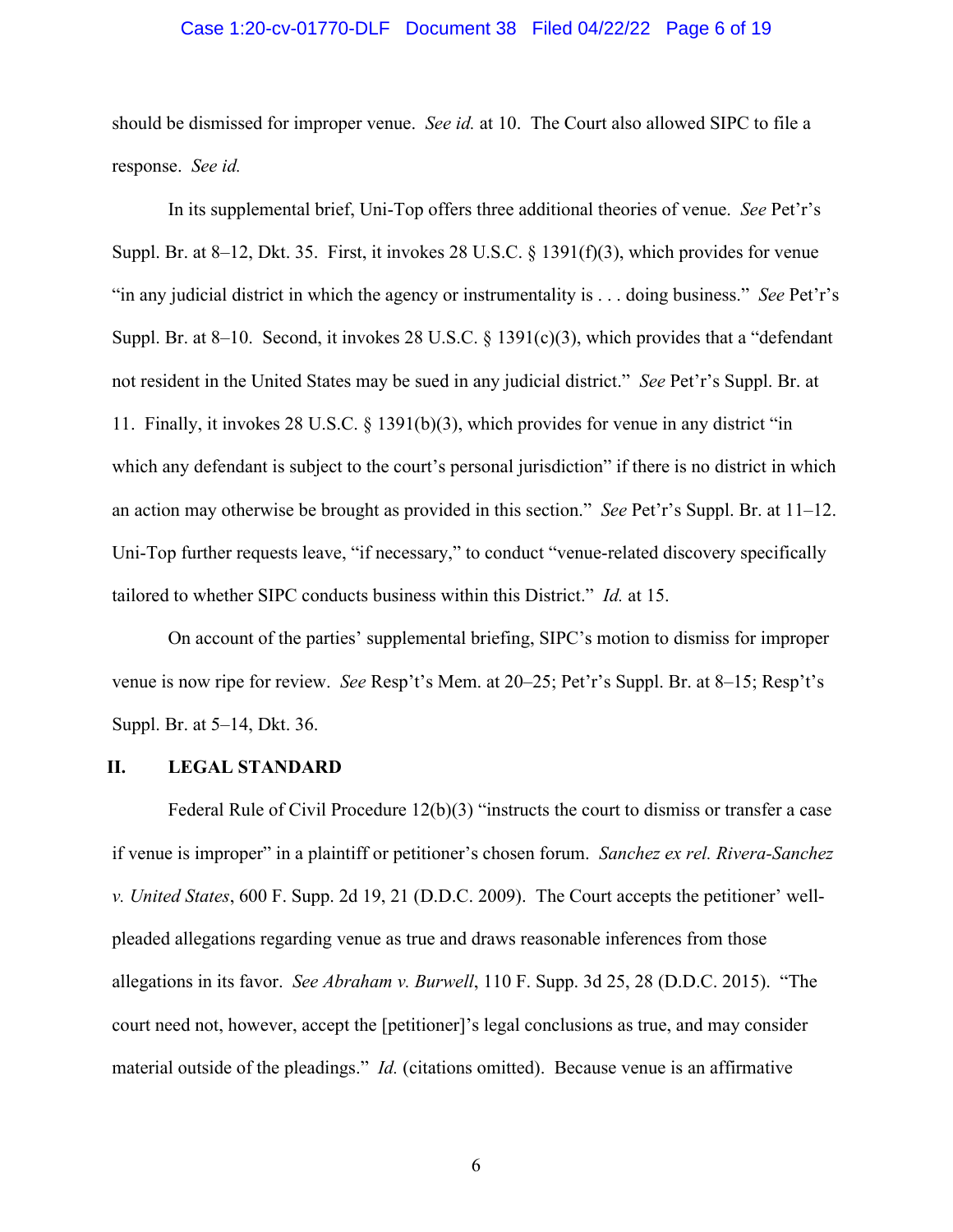#### Case 1:20-cv-01770-DLF Document 38 Filed 04/22/22 Page 7 of 19

defense, the petitioner is not required to address venue in its pleadings. *See SEC v. Ernst & Young*, 775 F. Supp. 411, 412 (D.D.C. 1991). However, where a defendant or respondent has timely objected to venue, "the burden is on the [petitioner] to establish that the district [it] chose is a proper venue." *Williams v. GEICO Corp.*, 792 F. Supp. 2d 58, 62 (D.D.C. 2011) (citation omitted); *see also Sanchez-Mercedes v. Bureau of Prisons*, 2020 WL 1821131, at \*4 (D.D.C. Apr. 10, 2020).

Where the propriety of venue turns on disputed questions of fact, courts may order corresponding discovery. *See Oppenheimer Fund, Inc. v. Sanders*, 437 U.S. 340, 351 (1978). Motions for venue discovery are subject to the same legal standards that apply to motions for jurisdictional discovery. *See Delta Sigma Theta Sorority, Inc. v. Bivins*, 215 F. Supp. 3d 12, 15– 16 (D.D.C. 2013). To obtain venue discovery, the petitioner must therefore "have at least a good faith belief that such discovery will enable it to show [that venue is proper in this District]." *Caribbean Broad. Sys., Ltd. v. Cable & Wireless P.L.C.*, 148 F.3d 1080, 1090 (D.C. Cir. 1998). The petitioner must also make a "detailed showing of what discovery it wishes to conduct or what results it thinks such discovery would produce." *NBC-USA Hous., Inc., Twenty-Six v. Donovan*, 774 F. Supp. 2d 277, 295 (D.D.C. 2011) (quoting *Atlantigas Corp. v. Nisource, Inc.*, 290 F. Supp. 2d 34, 53 (D.D.C. 2003)).

#### **III. ANALYSIS**

This Court has previously held that Uni-Top cannot establish personal jurisdiction over SIPC on the theory that the latter is a "political subdivision" of the PRC, 28 U.S.C. § 1603(a). *See* Mem. Op. at 6–8. To establish personal jurisdiction in this case, it must accordingly show that SIPC qualifies as an "agency or instrumentality" of the same. *See* 28 U.S.C. §§ 1330(a)–(b), 1603(a). For the following reasons, the Court will hold that venue would be improper in this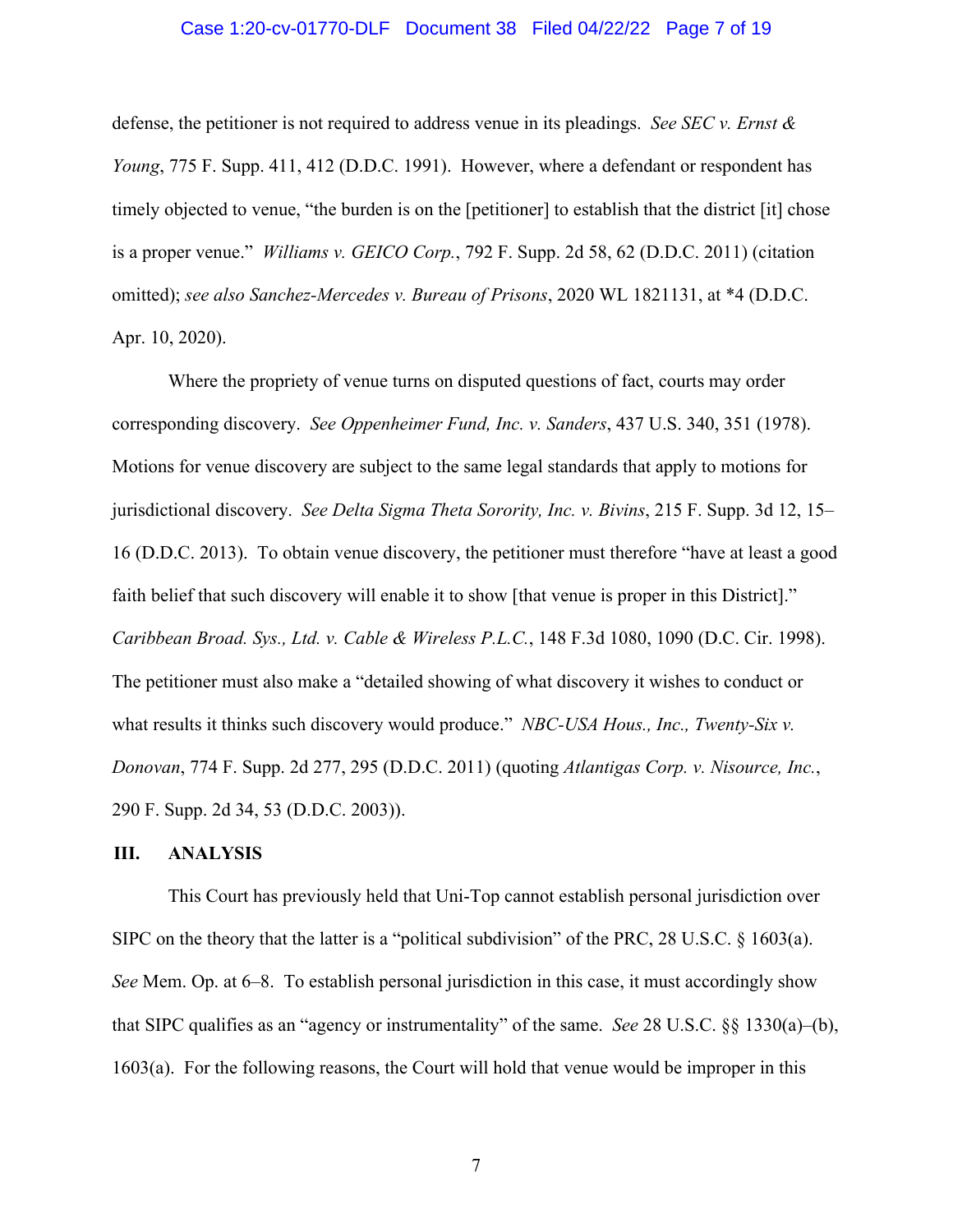#### Case 1:20-cv-01770-DLF Document 38 Filed 04/22/22 Page 8 of 19

District if SIPC qualified as an "agency or instrumentality." Accordingly, the Court will dismiss this action for improper venue pursuant to Federal Rule of Civil Procedure  $12(b)(3)$ .

# **A. Uni-Top Has Failed to Show That SIPC Does Business in This District, as Necessary for Venue Under 28 U.S.C. § 1391(f)(3)**

Section 1391(f)(3) provides that venue for an action "brought against an agency or instrumentality of a foreign state" is proper "in any judicial district in which the agency or instrumentality is licensed to do business or is doing business." 28 U.S.C.  $\S$  1391(f)(3). For this purpose, an entity does business in a district if it "engag[es] in transactions there to such an extent and of such a nature" that it could be required to "comply with [the local] licensing scheme." *Eli Lilly & Co. v. Home Ins. Co.*, 794 F.2d 710, 721–22 (D.C. Cir. 1986) (citations omitted). In this case, the Court has identified no well-pleaded allegations regarding whether SIPC does business in this District. *See generally* Pet. to Confirm. Accordingly, Uni-Top bears the burden of establishing venue under  $\S 1391(f)(3)$  based on its supplemental brief, accompanying declaration, and supporting exhibits. *See Abraham*, 110 F. Supp. 3d at 28 (noting that courts may review "material outside of the pleadings" in assessing venue).

In its supplemental brief, Uni-Top argues that SIPC does business in this District "either directly or through Sinopec Group, Sinopec America, Sinopec D.C. LLP, or other agents or lobbyists that represent and do business on behalf of SIPC and its affiliates and subsidiaries." *See* Pet'r's Suppl. Br. at 8. But Uni-Top does not provide any evidence that SIPC does business here directly, *see id.* at 8–10, so it cannot establish venue on that ground. Moreover, although Uni-Top presents some evidence that Sinopec Group and its affiliates conduct business in this District, *see, e.g.*, Pet'r's Suppl. Br. Ex. F, Dkt. 35-8 (noting the registration of a lobbyist in the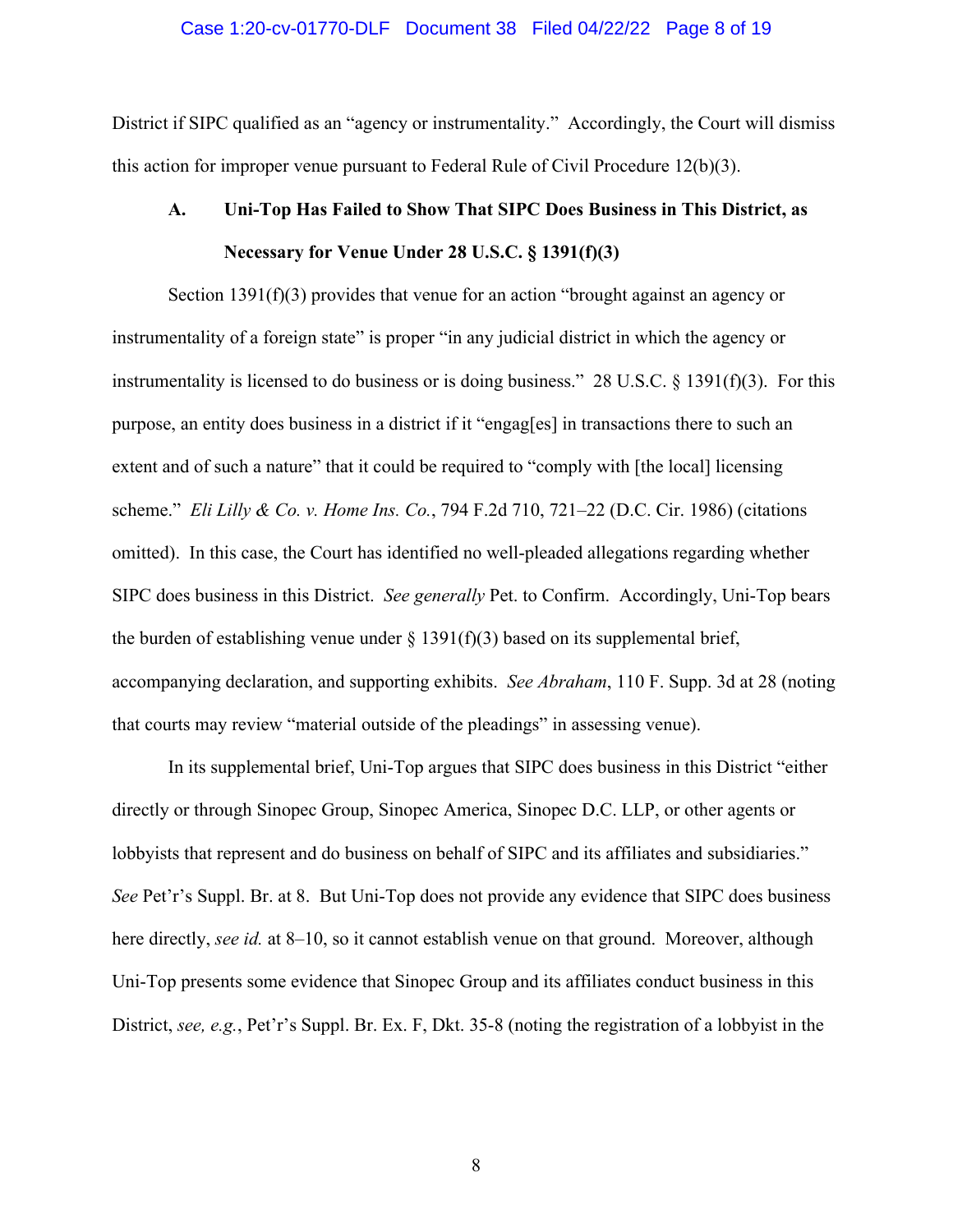#### Case 1:20-cv-01770-DLF Document 38 Filed 04/22/22 Page 9 of 19

District on behalf of "Sinopec Group through Sinopec D.C."), it has not established a sufficient connection between those entities and SIPC.

The Court begins with the plain text of  $\S$  1391(f)(3), which asks whether "the [defendant or respondent] agency or instrumentality . . . is doing business" in a particular district. 28 U.S.C.  $§$  1391(f)(3). That language is most naturally read to require a showing that SIPC itself does business in this District, not that one of its parent companies or affiliates does so. *See id.* This interpretation is consistent with the general practice of treating foreign juridical entities as "distinct and independent." *First Nat. City Bank v. Banco Para El Comercio Exterior de Cuba*  (*Bancec*), 462 U.S. 611, 626–27 (1983). It is also consistent with the structure of § 1391(f), which distinguishes suits brought against "an agency or instrumentality," 28 U.S.C. § 1391(f)(3), from those brought against other juridical entities—namely, "a foreign state or political subdivision thereof," *id.* § 1391(f)(4). *See OGI Grp.*, 2020 WL 6342886, at \*10 (explaining this structural distinction). Thus, because Uni-Top has not provided any evidence that SIPC itself "is doing business" in this District, it has not shown that venue is proper under  $\S$  1391(f)(3).

Uni-Top has two remaining arguments through which it attempts to establish venue under § 1391(f)(3). First, it argues that the conduct of Sinopec Group is "attributable to SIPC" on the ground that the former is the latter's agent. Pet'r's Suppl. Br. at 9; *see id.* ("[I]n assessing personal jurisdiction under either a constitutional due process standard or a statutory standard, courts may look to the contacts between the forum and agents of the defendant." (quoting *Mar. Int'l Nominees Establishment v. Republic of Guinea*, 693 F.2d 1094, 1105 (D.C. Cir. 1982))). And second, consistent with its previous submissions, Uni-Top seeks to attribute Sinopec Group's conduct to SIPC on the ground that the latter is the former's alter ego. Neither argument succeeds.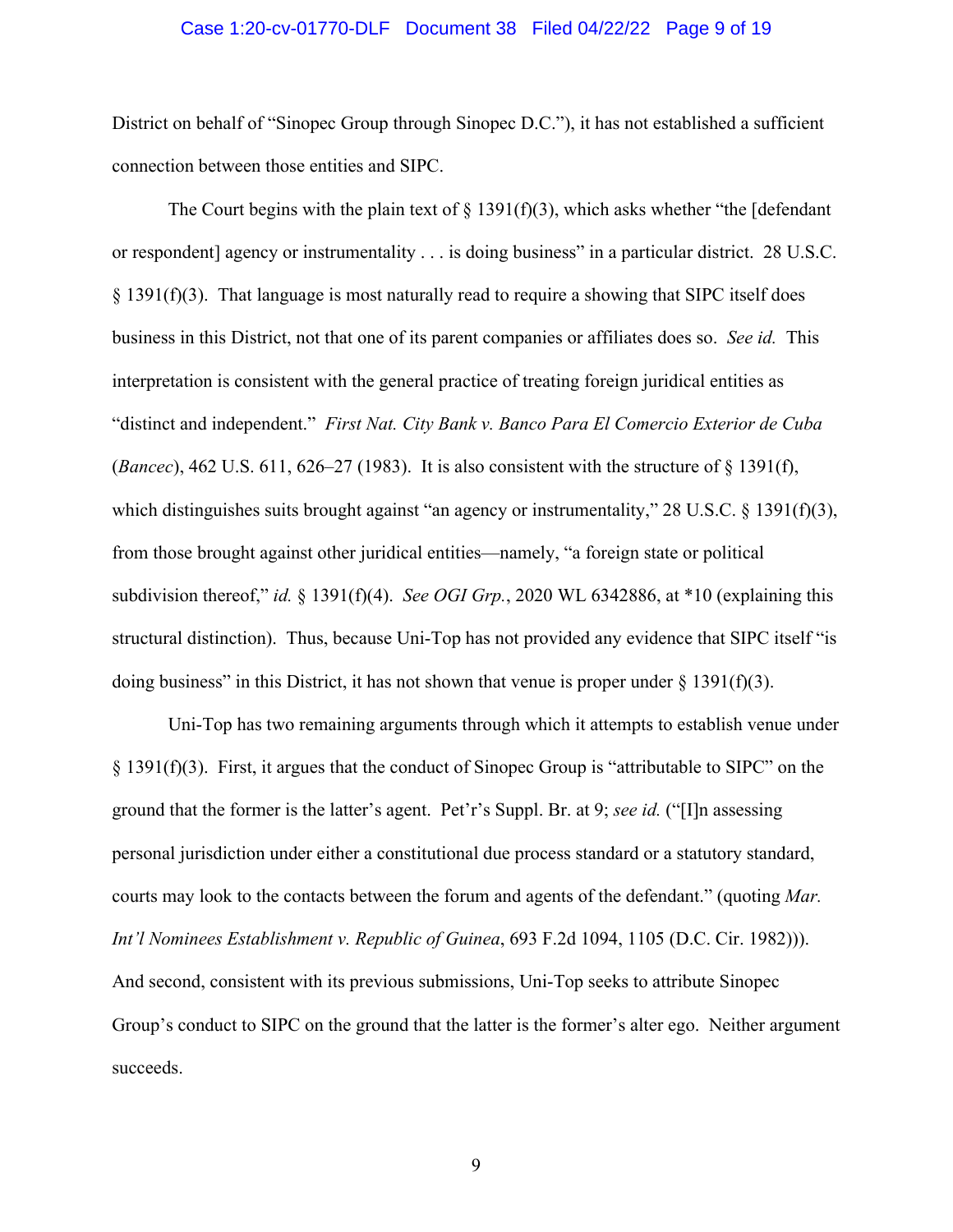#### Case 1:20-cv-01770-DLF Document 38 Filed 04/22/22 Page 10 of 19

To begin, even assuming that  $\S 1391(f)(3)$  incorporates some principles of agency law, Uni-Top has failed to establish the required "contacts between the forum and agents of the defendant," *Mar. Int'l*, 693 F.2d 1105. Because certain actions of an agent may be attributed to its principal, *see Level the Playing Field v. FEC*, 961 F.3d 462, 467 (D.C. Cir. 2020), a principal could be said to "do[] business" in a district by directing its agent to "do[] business" there, 28 U.S.C. § 1391(f)(3). As relevant to that inquiry, Uni-Top has shown that Sinopec Group conducts some business in this District. *See* Pet'r's Suppl. Br. at 8–10. It has also provided some evidence that this business benefits its subsidiaries, and it is plausible to think that SIPC receives some of those benefits. *See id.* at 9–10. But an agency relationship requires more than a mere benefit; it also requires that a principal have "the right to control the conduct of the agent with respect to matters entrusted to [it.]" *Transamerica Leasing, Inc. v. La Republica de Venezuela*, 200 F.3d 843, 849 (D.C. Cir. 2000) (citation omitted). And here, the record contains no evidence that SIPC exercises control over its parent company. Uni-Top in fact took the opposite position in its motion for jurisdictional discovery, which argued that Sinopec Group exercises substantial control over SIPC. *See* Pet'r's Mem. in Supp. of Jurisdictional Discovery at 22–23. Further, the possibility that SIPC is an agent of Sinopec Group provides no support for attributing the latter's conduct to the former. Although the actions of an agent may be attributed to its principal, *see Level the Playing Field*, 961 F.3d at 467, the actions of a principal are not ordinarily attributable to its agent, *see Alkanani v. Aegis Def. Servs., LLC*, 976 F. Supp. 2d 1, 12 (D.D.C. 2013) (citations omitted). Uni-Top's argument from agency law accordingly fails.

Uni-Top has further failed to show that SIPC is an alter ego of Sinopec Group. As the Court explained in its previous opinion, "[c]lassifying SIPC as an alter ego is an uphill battle." Mem. Op. at 5. The Supreme Court has held that "juridical entities distinct and independent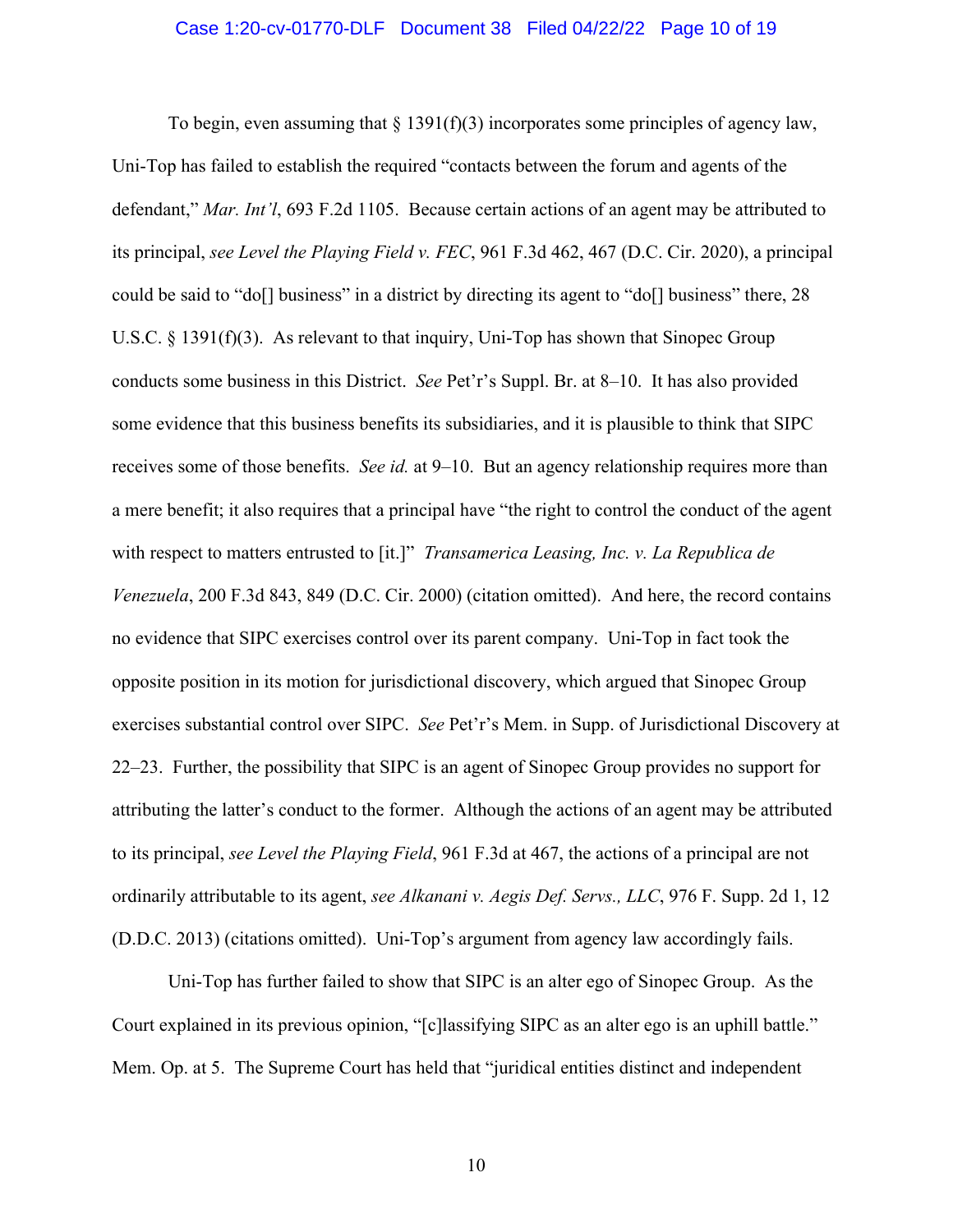#### Case 1:20-cv-01770-DLF Document 38 Filed 04/22/22 Page 11 of 19

from their sovereign should normally be treated as such." *Bancec*, 462 U.S. at 627. It has also emphasized, in a similar context, that "piercing the corporate veil . . . is the rare exception, applied in the case of fraud or certain other exceptional circumstances." *Dole Food Co. v. Patrickson*, 538 U.S. 468, 475 (2003) (citation omitted). For the reasons explained in its prior opinion, this Court held that "Uni-Top has failed to establish a good faith belief that SIPC is an alter ego of one of its shareholders," a category that includes Sinopec Group. Mem. Op. at 6. And because Uni-Top's supplemental filing contains no new evidence to support alter ego status, the Court has no cause to reconsider its holding.

For the above reasons, Uni-Top has not shown that SIPC does business in the District, as necessary to establish venue under  $\S 1391(f)(3)$ . Nor has it shown a "good faith belief" that venue discovery would allow it to make that showing. *Caribbean Broad. Sys.*, 148 F.3d at 1090; *see Delta Sigma Theta Sorority*, 215 F. Supp. 3d at 15–16. As discussed above, Uni-Top has presented no evidence that SIPC is itself doing business in this District, as necessary under § 1391(f)(3). And although the bar for a "good faith belief" is not high, it requires more than a reference to information and belief in an opposition brief, *see* Pet'r's Suppl. Br. at 8, and unrelated evidence about other entities' conduct. Accordingly, to the degree that Uni-Top's supplemental briefing can be construed as a motion for venue discovery, that motion is denied.

# **B. Venue Is Improper Under 28 U.S.C. § 1391(b)(3), (c)(3) Because Those Provisions Do Not Apply to Suits Against Foreign States**

Uni-Top next attempts to establish venue under 28 U.S.C.  $\S$  1391(b)(3) and  $\S$  1391(c)(3). Section 1391(b)(3) provides that a "civil action may be brought in  $\dots$  any judicial district in which any defendant is subject to the court's personal jurisdiction" "if there is no district in which an action may otherwise be brought as provided in  $\lceil \S 1391(b)(1)-(2) \rceil$ ." *Id.*  $\S 1391(b)(3)$ .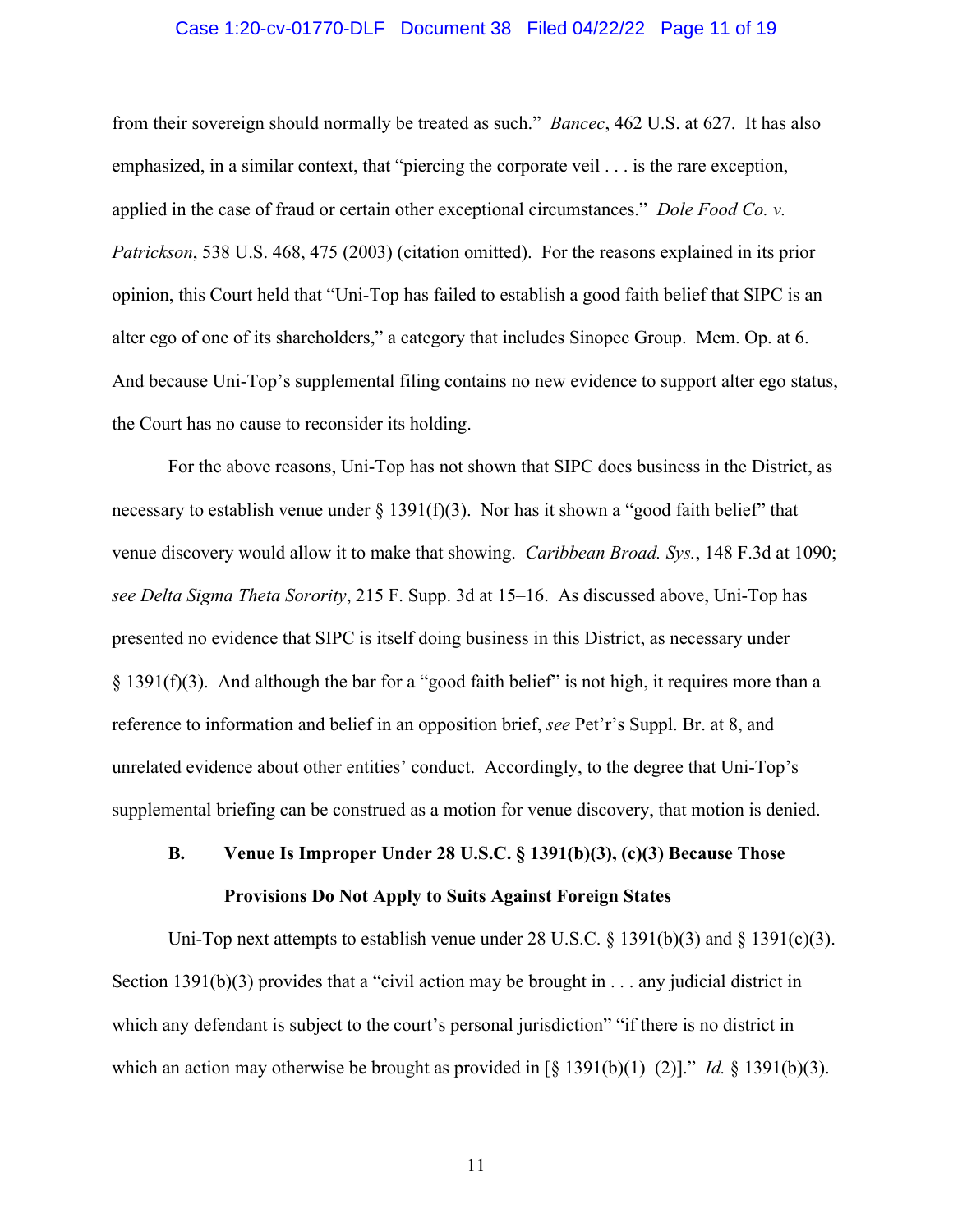#### Case 1:20-cv-01770-DLF Document 38 Filed 04/22/22 Page 12 of 19

Section 1391(c)(3), in turn, provides "a defendant not resident in the United States may be sued in any judicial district." *Id.* § 1391(c)(3). Because neither of those provisions applies in actions "against a foreign state," *id.* § 1391(f), they do provide for venue in this case.

The Court begins with the text and structure of § 1391. Section 1391(b) provides that a general "civil action may be brought in" three kinds of districts: those identified by the defendants' residence, *see id.* § 1391(b)(1); those identified by the location of the events, omissions, or property at issue, *see id.* § 1391(b)(2); and those in which any defendant "is subject to the court's personal jurisdiction," *id.* § 1391(b)(3). It further provides that venue is proper under the third category only where there is "no federal district anywhere in the United States*"*  that satisfies § 1391(b)(1), (b)(2). Wright & Miller, Federal Practice & Procedure § 3806.1 (4th ed. 2021) (emphasis omitted). From there, § 1391(c) governs the determination of residence "[f]or all venue purposes," 28 U.S.C.  $\S$  1391(c), and  $\S$  1391(d) governs the residence of corporations that are subject to personal jurisdiction in states with multiple districts, *see id.* § 1391(d). The remainder of § 1391 provides specific rules for narrow classes of civil actions. Section 1391(e) governs actions where the defendant is an officer or employee of the United States. *See id.* § 1391(e). Section 1391(f) governs suits "against [] foreign state[s]." *Id.*  $\S 1391(f)$ . Finally,  $\S 1391(g)$  governs actions that arise from the narrow class of accidents described in 28 U.S.C. § 1369.<sup>3</sup> *See id.* § 1391(g).

Section 1391(f) provides in full that "[a] civil action against a foreign state as defined in section 1603(a) of this title may be brought:

<sup>&</sup>lt;sup>3</sup> That provision concerns actions "involving minimal diversity between adverse parties that arises from a single accident, where at least 75 natural persons have died in the accident at a discrete location." 28 U.S.C. § 1369(a).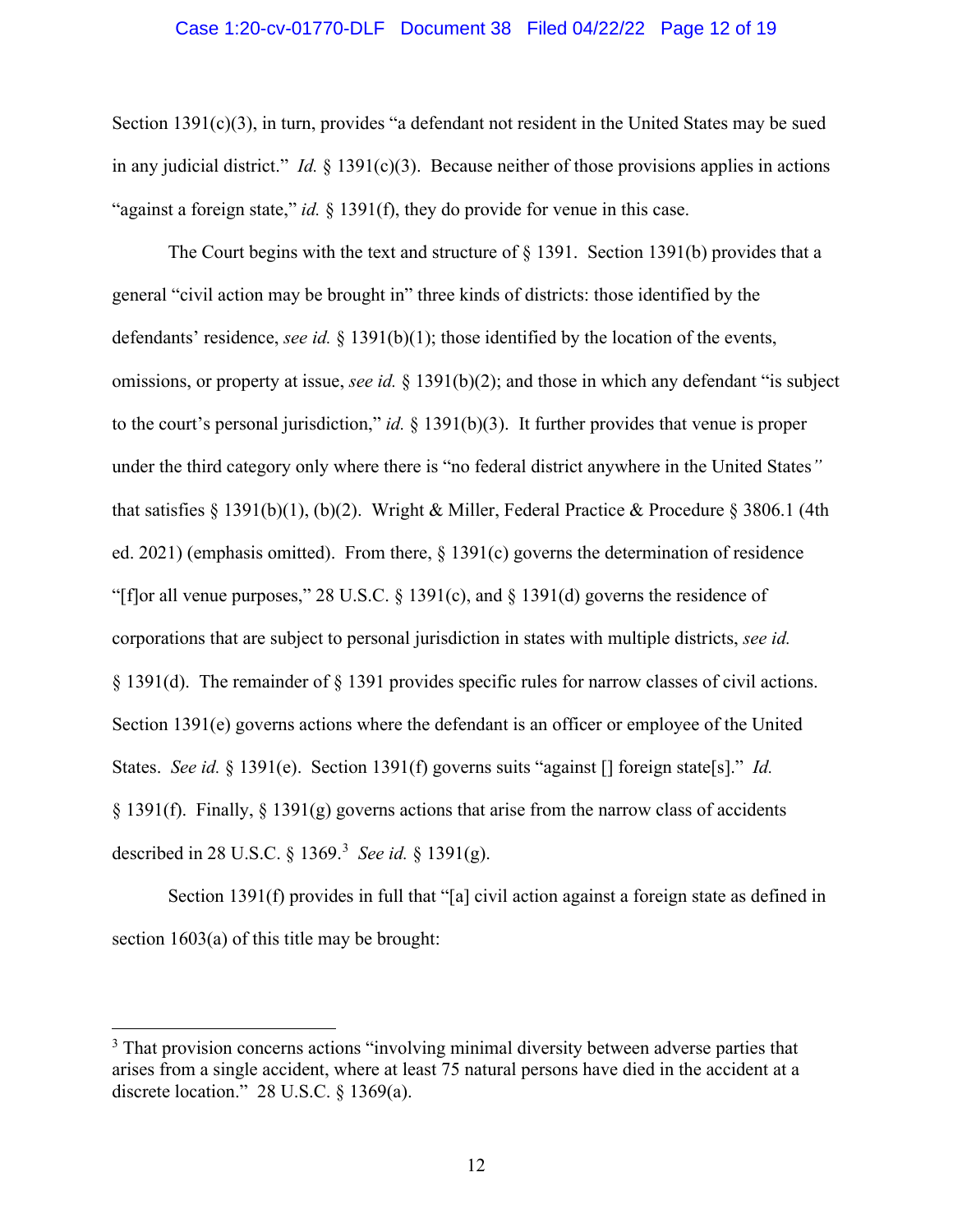- (1) in any judicial district in which a substantial part of the events or omissions giving rise to the claim occurred, or a substantial part of property that is the subject of the action is situated;
- (2) in any judicial district in which the vessel or cargo of a foreign state is situated, if the claim is asserted under section 1605(b) of this title;
- (3) in any judicial district in which the agency or instrumentality is licensed to do business or is doing business, if the action is brought against an agency or instrumentality of a foreign state as defined in section 1603(b) of this title; or
- (4) in the United States District Court for the District of Columbia if the action is brought against a foreign state or political subdivision thereof.

#### *Id.* § 1391(f).

The text and structure of  $\S$  1391 make clear that venue for suits against foreign states is governed by § 1391(f), to the exclusion of § 1391(b) and § 1391(c). "[I]t is a commonplace of statutory construction that the specific governs the general." *RadLAX Gateway Hotel, LLC v. Amalgamated Bank*, 566 U.S. 639, 645 (2012) (citation omitted). That canon applies not only where a specific provision contradicts a general one, but also where "a general authorization and a more limited, specific authorization exist side-by-side." *Id.* As described above, Congress has authorized venue for all civil suits in § 1391(b) and specifically authorized venue for suits against foreign states in § 1391(f). That structure suggests that "terms of the specific authorization must be complied with." *RadLAX*, 566 U.S. at 645. Moreover, a contrary conclusion would render part of  $\S 1391(f)$  superfluous. Both  $\S 1391(b)(2)$  and  $\S 1391(f)(1)$ provide that venue is proper in any "judicial district in which a substantial part of the events or omissions giving rise to the claim occurred, or a substantial part of property that is the subject of the action is situated." 28 U.S.C.  $\S$  1391(b)(2), (f)(1). If the general provisions of  $\S$  1391(b) applied to suits against foreign states,  $\S 1391(f)(1)$  would be entirely redundant. The Court will not construe § 1391 to create unnecessary surplusage. *See D. Ginsberg & Sons, Inc. v. Popkin*, 285 U.S. 204, 208 (1932).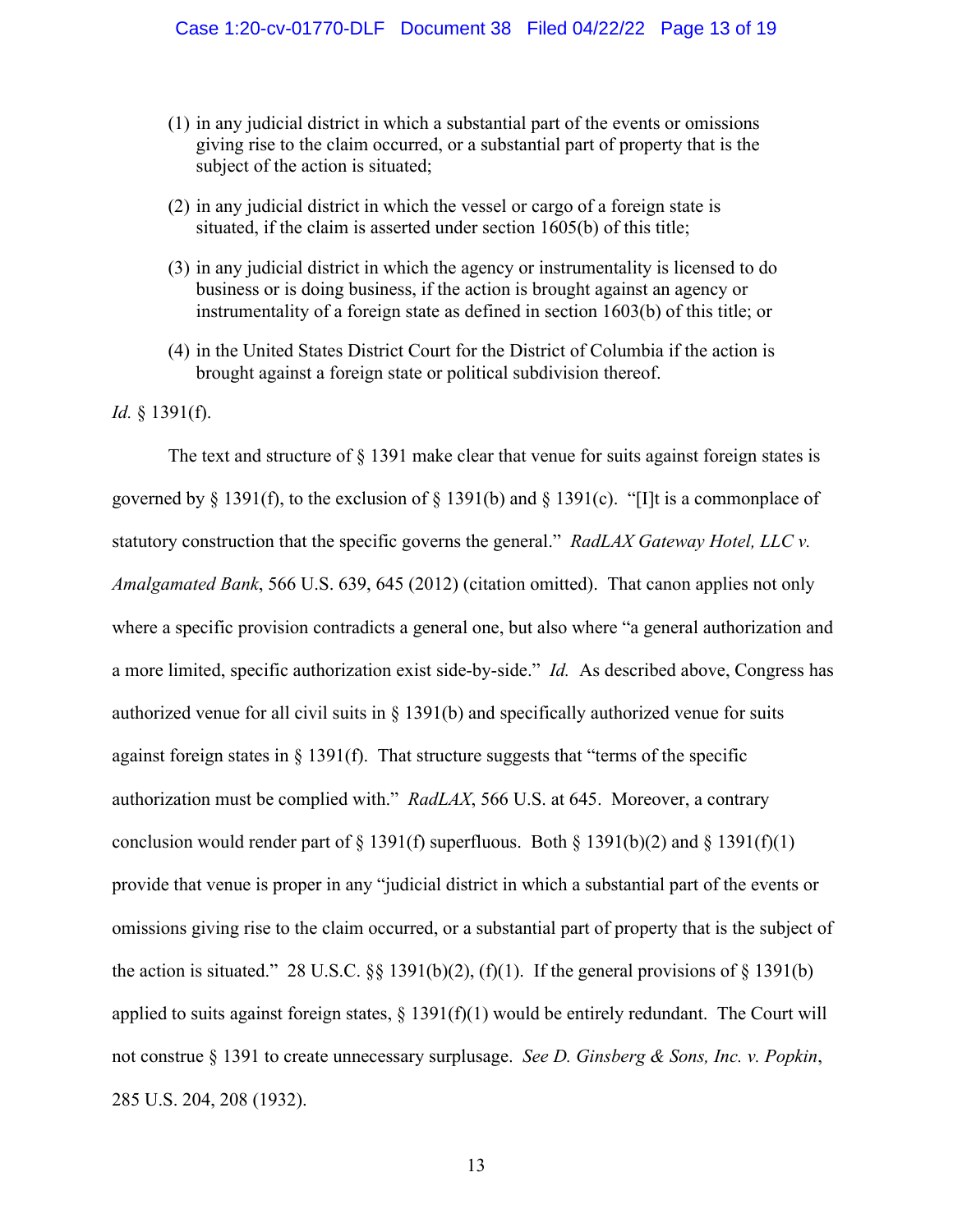#### Case 1:20-cv-01770-DLF Document 38 Filed 04/22/22 Page 14 of 19

Other federal courts have consistently treated  $\S 1391(f)$  as the exclusive basis for venue in suits against foreign sovereigns. The Second Circuit has explained that, when the defendant in an action to enforce a foreign arbitral award is a foreign state, "the FSIA's procedural mandates control, including the requirement[] that . . . venue be proper under 28 U.S.C. § 1391(f)." *Mobil*  Cerro Negro, Ltd. v. Bolivarian Republic of Venezuela, 863 F.3d 96, 124 (2d Cir. 2017).<sup>4</sup> The Fourth Circuit has said the same in dicta, *see Berg v. Kingdom of Netherlands*, 24 F.4th 987, 996 (4th Cir. 2022), and at least one other district court reached the same conclusion in a reasoned opinion, *see Rodriguez v. Pan Am. Health Org.*, 2020 WL 1666757, at \*9 (S.D. Fla. 2020). The conclusion also tracks the Supreme Court's holding that the FSIA "provides the sole basis for obtaining jurisdiction over a foreign state in federal court." *Argentine Republic v. Amerada Hess Shipping Corp.*, 488 U.S. 428, 439 (1989). On the other side of things, Uni-Top has not identified any case in which a federal court has applied  $\S$  1391(b) or  $\S$  1391(c) in a suit against a foreign state. Indeed, the only cases it submits in this context concern suits against foreign individuals or corporations, not foreign states. *See Tower Lab'ys, Ltd. v. Lush Cosms. Ltd.*, 285 F. Supp. 3d 321, 325 (D.D.C. 2018); *SEC v. Nielson*, 2020 WL 9439395, at \*12 (D.D.C. Feb. 13, 2020).

Uni-Top's only textual argument also fails to persuade. Uni-Top emphasizes that § 1391(f) uses the permissive word "may" to identify where suits against foreign states "may be brought." *See* Pet'r's Suppl. Br. at 10–11 (quoting 28 U.S.C. § 1391(f)). From that observation, it argues that "a party may bring an action against a foreign state in any of the venues set forth in

<sup>4</sup> *Mobil Cerro* concerned an action under the International Convention on the Settlement of Investment Disputes between States and Nationals of Other States, *see Mobil Cerro*, 863 F.3d at 99, not the New York Convention. The distinction is relevant only insofar as the New York Convention separately authorizes venue in any district "designated in [a covered arbitration] agreement." 9 U.S.C. § 204.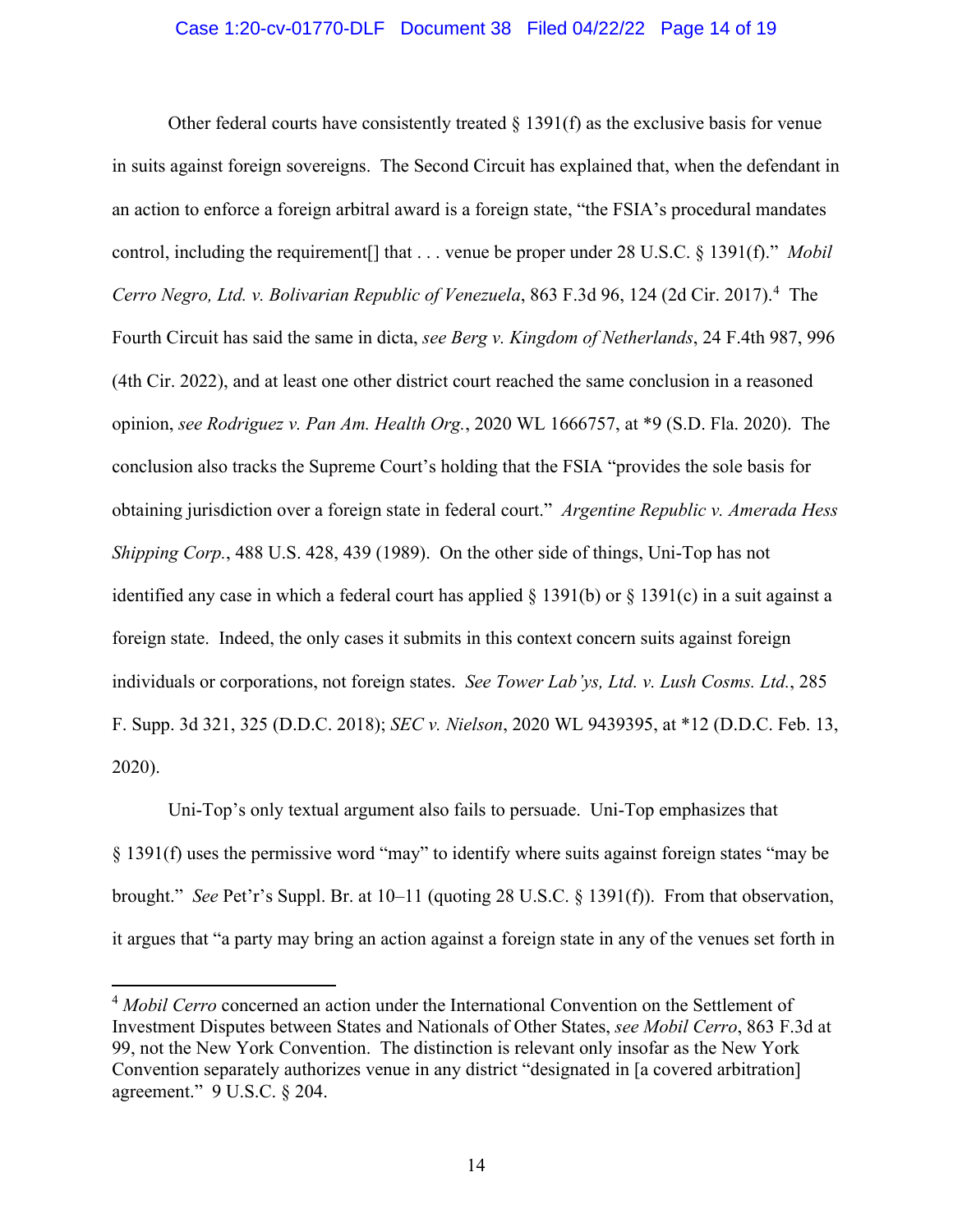## Case 1:20-cv-01770-DLF Document 38 Filed 04/22/22 Page 15 of 19

Section 1391(f) or in any other venue that federal law allows under Section 1391." *Id.* But although "may" is a permissive term, *see Bennett v. Panama Canal Co.*, 475 F.2d 1280, 1282 (D.C. Cir. 1973), it does not grant the degree of permission that Uni-Top suggests. The word "may" in § 1391(f) makes clear that plaintiffs can proceed under any one of the statute's four subsections. For example, a plaintiff "may" bring suit against a foreign state where the disputed property is located, *id.* § 1391(f)(1), or he "may" bring suit in this District, *id.* § 1391(f)(4). Because that reading of "may" gives effect to its permissive character, there is no reason to adopt Uni-Top's more expansive reading of its scope, which would create the surplusage described above.

Uni-Top's argument that the above approach creates a "venue gap" likewise falls short. Pet'r's Suppl. Br. at 11 n.15. Uni-Top contends that the approach prevents federal courts from resolving certain suits under the New York Convention, for which Congress has specifically created subject matter jurisdiction. *See id.* (citing 9 U.S.C. § 203). But it is unclear whether this suit falls in that category. This Court has had no occasion to decide whether venue is appropriate in another district, which turns on whether SIPC does business elsewhere in the United States. *See supra*. Moreover, the only actions that fall within the venue gap are those against an agency or instrumentality of a foreign state, *see* 28 U.S.C. § 1391(f)(4), that does no business in the United States, *see id.* § 1391(f)(3), where the parties dispute foreign events, omissions, or property, *see id.* § 1391(f)(1), and where the parties have agreed to arbitrate outside the United States, *see* 9 U.S.C. § 904. That is a small fraction of the actions contemplated under the New York Convention and its implementing statutes. Finally, Congress might have thought that such actions would independently merit dismissal for *forum non conveniens*, which the Supreme Court has described as "essentially, a supervening venue provision," *Sinochem Int'l Co. v.*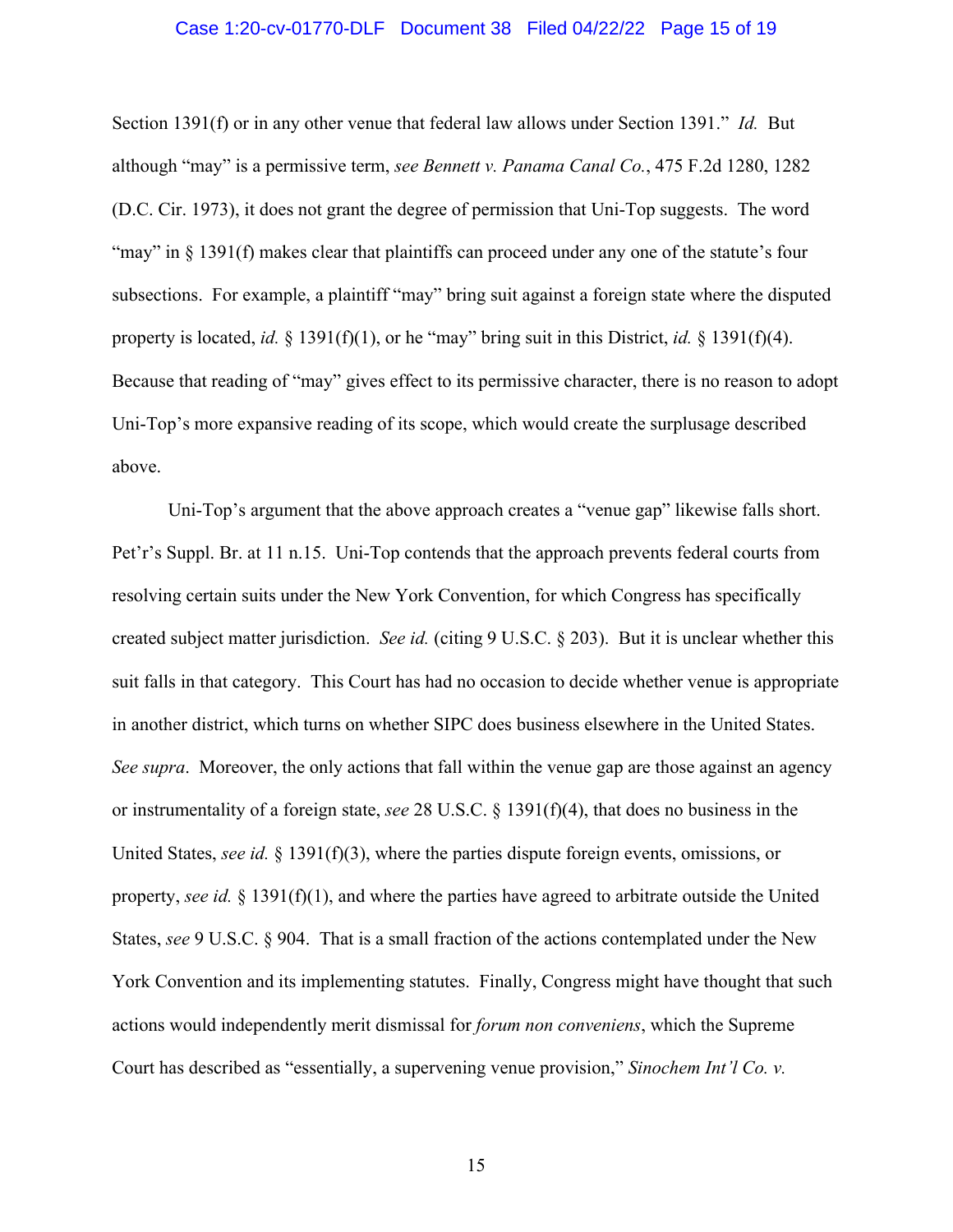*Malaysia Int'l Shipping Corp.*, 549 U.S. 422, 429 (2007). *See In re Arb. between Monegasque De Reassurances S.A.M. v. Nak Naftogaz of Ukraine*, 311 F.3d 488, 496 (2d Cir. 2002) (holding that the "doctrine of *forum non conviens*, a procedural rule, may be applied . . . under the provisions of the [New York] Convention").<sup>5</sup> That Congress declined to provide venue for the actions in § 1391(f) is accordingly unremarkable.

For the reasons above, the Court hold that venue is improper under both  $\S 1391(b)(3)$  and § 1391(c)(3). Uni-Top has accordingly failed to show that venue is proper in this District.

# **C. This Court May Dismiss For Improper Venue Without Resolving the Remaining Jurisdictional Issues**

This Court may dismiss this action for improper venue without resolving the parties' dispute over personal jurisdiction. *See* Mem. Op. at 9–10. Federal courts must ordinarily begin with their own jurisdiction. *See Steel Co. v. Citizens for a Better Env't*, 523 U.S. 83, 94–95 (1998). Because "[j]urisdiction is power to declare the law," the "requirement that [it] be established as a threshold matter springs from the nature and limits of the judicial power of the United States." *Id.* at 94–95 (quoting *Ex parte McCardle*, 74 U.S. (7 Wall.) 506, 514 (1868), and *Mansfield, C. & L.M.R. Co. v. Swan*, 111 U.S. 379, 382 (1884)). But dismissing an action for improper venue "does not entail any assumption by the court of substantive law-declaring power." *Sinochem*, 549 U.S. at 424. For the same reason, the Supreme Court has held that courts may dismiss a case for *forum non conveniens* without first resolving a difficult

<sup>5</sup> The D.C. Circuit has "held that the doctrine of *forum non conveniens* does not apply to actions in the United States to enforce arbitral awards against foreign nations." *BCB Holdings Ltd. v. Gov't of Belize*, 650 F. App'x 17, 19 (D.C. Cir. 2016) (citing *TMR Energy Ltd. v. State Property Fund of Ukraine*, 411 F.3d 296, 303–04 (D.C. Cir. 2005)). But that holding, which turned on the general principles of *forum non conveniens* rather than the text of any statute governing foreign arbitrations, sheds no light on what Congress would have anticipated when drafting § 1391(f).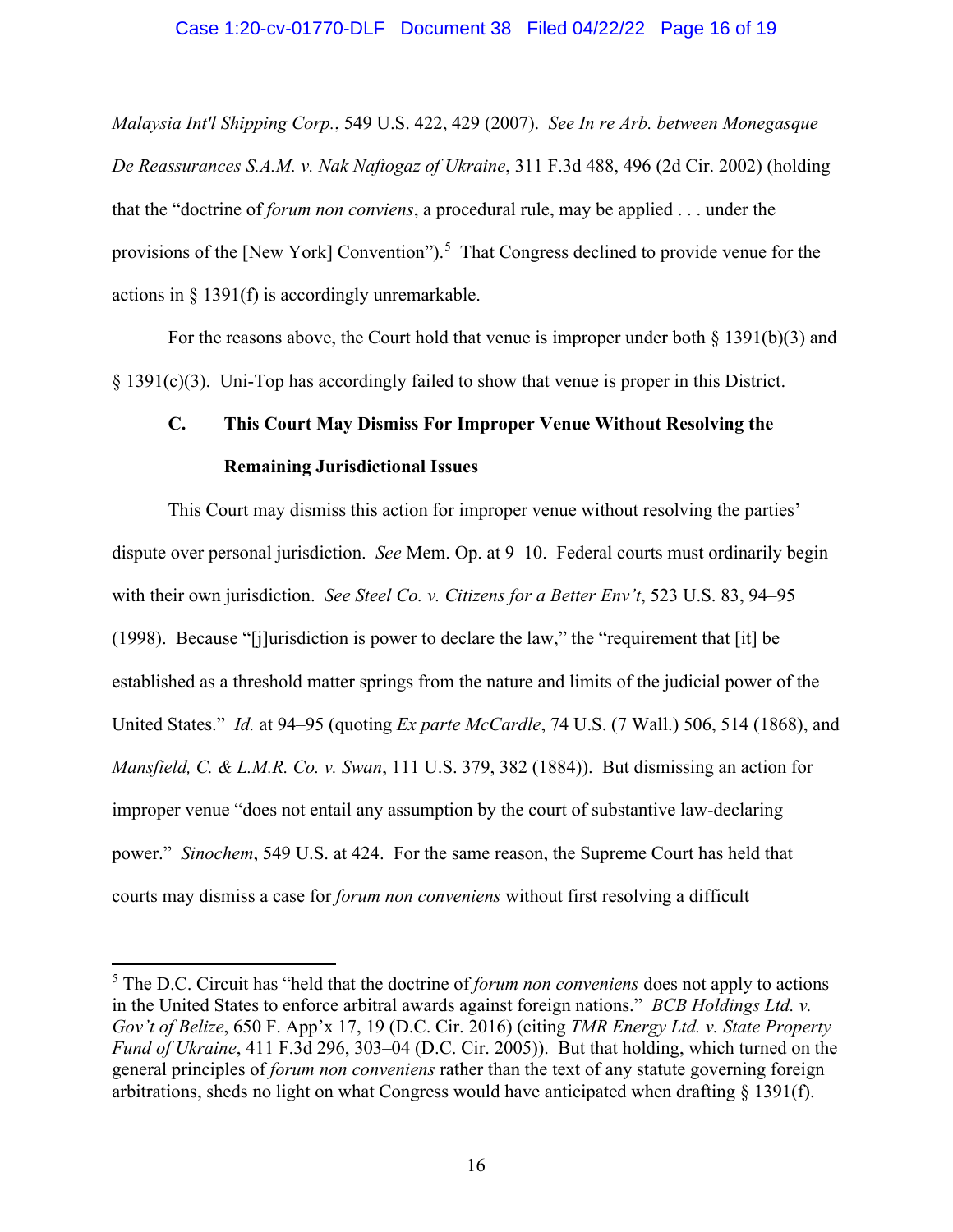#### Case 1:20-cv-01770-DLF Document 38 Filed 04/22/22 Page 17 of 19

jurisdictional issue. *See id.* at 436; *see also id.* at 429 (noting that *forum non conveniens* is essentially "a supervening venue provision"). And consistent with that holding, courts in this Circuit routinely address venue before either subject-matter or personal jurisdiction. *See, e.g.*, *Producers of Renewables United for Integrity Truth & Transparency v. EPA*, 778 F. App'x 1, 4 (D.C. Cir. 2019); *Shay v. Sight & Sound Sys., Inc.*, 668 F. Supp. 2d 80, 82 (D.D.C. 2009); *Wei Lai Dev. LLC v. USCIS*, No. 21-cv-887 (RDM), 2021 WL 2073403, at \*6 (D.D.C. May 24, 2021). This Court will do the same here.

The Supreme Court's decision in *Leroy v. Great Western United Corp.*, 443 U.S. 173 (1979), does not warrant a different approach. *See* Pet'r's Suppl. Br. at 12–13. That case noted that "[t]he question of personal jurisdiction, which goes to the court's power to exercise control over the parties, is typically decided in advance of venue, which is primarily a matter of choosing a convenient forum." *Leroy*, 443 U.S. at 180. It then remarked that "neither personal jurisdiction nor venue is fundamentally preliminary in the sense that subject-matter jurisdiction is, for both are personal privileges of the defendant, rather than absolute strictures on the court, and both may be waived by the parties." *See id.* (citations omitted). Accordingly, it held that courts "may reverse the normal order of considering personal jurisdiction and venue" "when there is a sound prudential justification for doing so."<sup>6</sup> *Id.* Such is the case here.

Uni-Top requests that this Court first allow jurisdictional discovery on whether SIPC is an "agency or instrumentality" of the PRC, 28 U.S.C. § 1603(a). *See* Pet'r's Suppl. Br. at 15.

<sup>&</sup>lt;sup>6</sup> Following *Leroy*, the Court clarified that personal jurisdiction is a threshold issue that must ordinarily be decided before the merits. *See Sinochem*, 549 U.S. at 430–31; *Ruhrgas AG v. Marathon Oil Co.*, 526 U.S. 574, 584 (1999). It also held, however, that courts may resolve certain threshold non-jurisdictional issues before their both subject-matter and personal jurisdiction. *See Sinochem*, 549 U.S. at 432–36. Accordingly, the Court's clarification regarding personal jurisdiction does not disturb *Leroy*'s holding regarding venue.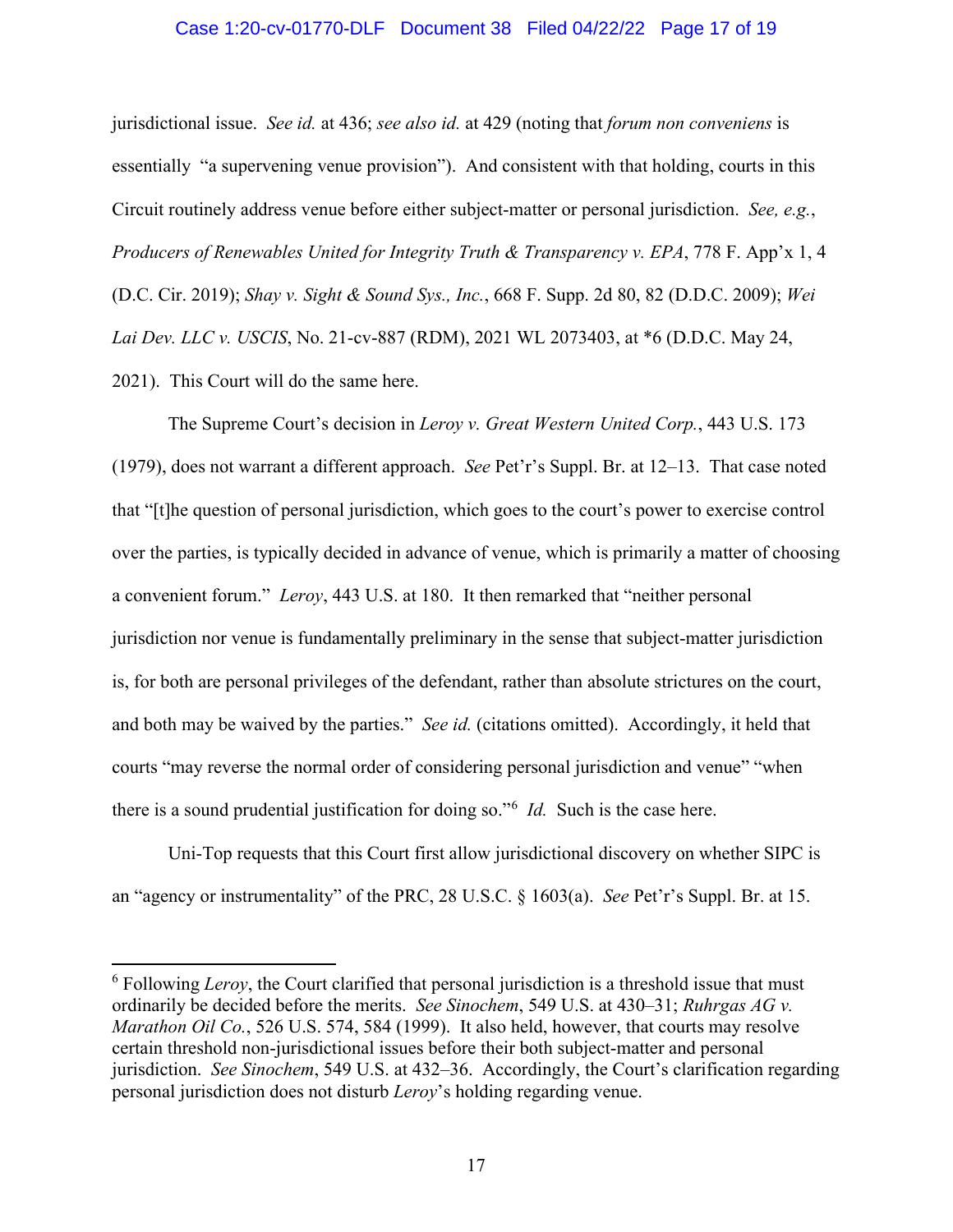#### Case 1:20-cv-01770-DLF Document 38 Filed 04/22/22 Page 18 of 19

But because the Court assumed that SIPC qualified as such for the purpose of analyzing venue, it is not clear how any discovery on jurisdiction could alter that analysis. Moreover, allowing jurisdictional discovery in this case would likely raise both challenging questions of law and delicate issues of comity. First, the Court would need to decide whether to conduct discovery pursuant to the Federal Rules of Civil Procedure or the Hague Evidence Convention. *See* Pet'r's Mem. in Supp. of Jurisdictional Discovery at 25–34; Resp't's Opp'n to Jurisdictional Discovery at 3–16, Dkt. 32. That determination would require weighing the "particular facts" of the case, any "sovereign interests," and the "likelihood that resort to [the Hague Convention] procedures [would] prove effective." *Societe Nationale Industrielle Aerospatiale v. U.S. Dist. Ct. for S. Dist. of Iowa*, 482 U.S. 522, 544 (1987). Second, the Court would need to oversee discovery regarding the structure of the foreign defendant for the purpose of uncovering any connection to a foreign sovereign based principally on records and witnesses that are in a foreign country. That would be a sensitive task. Finally, the Court would need to make factual findings regarding such qualitative questions as whether SIPC is an "organ" of either the PRC or its political subdivisions, 28 U.S.C. § 1603(b)(2). *See* Pet'r's Mem. in Supp. of Jurisdictional Discovery at 14. Those findings could plausibly have foreign relations implications beyond the facts of this case. Against that backdrop, which makes the analysis in this opinion appear straightforward in comparison, there is a "sound prudential justification" for resolving this action on the issue of venue. *Leroy*, 443 U.S. at 180.

#### **CONCLUSION**

For the foregoing reasons, the respondent's Motion for Dismiss is granted, the petitioner's Motion for Jurisdictional Discovery is denied as moot, and the petitioner's Petition to